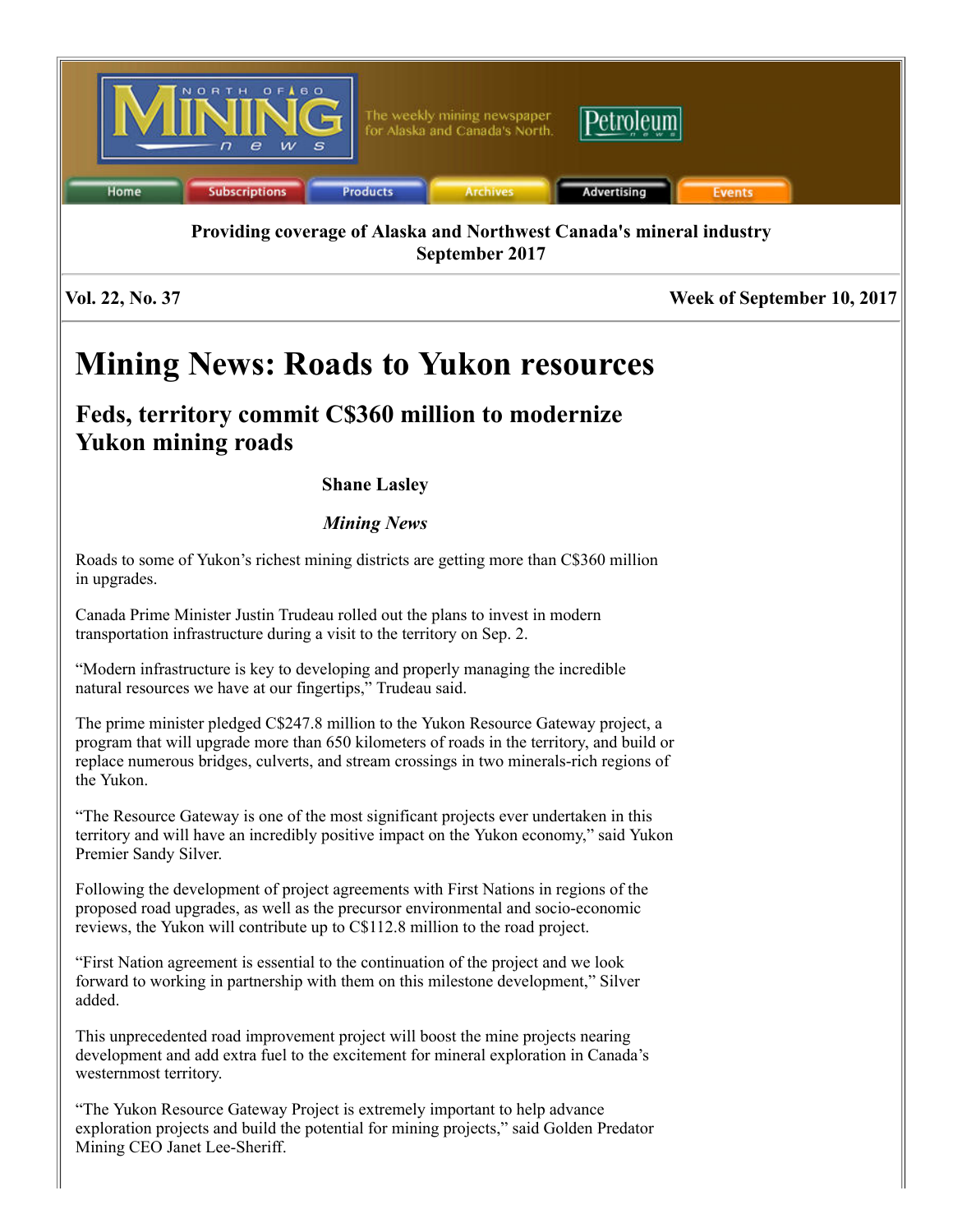#### Into White Gold

In the Dawson Range, home of the famed Klondike and White Gold districts, four separate road systems are slated for upgrades under the Yukon Resource Gateway project.

The Dawson Range hosts numerous gold and copper projects in various stages of exploration and development, including Goldcorp's Coffee Gold project.

According to a feasibility study completed just before Goldcorp paid roughly C\$520 million to acquire Kaminak Gold Corp., which owned Coffee Gold, an open-pit, heapleach gold operation at Coffee is expected to produce 184,000 ounces of gold annually over a 10-year mine life at all-in sustaining costs of US\$550/oz.

This mine plan is based on 63.7 million metric tons of indicated resources averaging 1.45 g/t (2.97 million oz) gold and 52.4 million metric tons of inferred resources averaging 1.31 g/t (2.1 million oz) gold.

Goldcorp plans to build about 37 kilometers (23 miles) of new road that would link the Coffee property to an existing road extending south from the Klondike Highway into the Dawson Range, which is on the list for Resource Gateway upgrades.

Goldcorp, which recently filed the requisite permit applications, is targeting commercial production at its Yukon gold property by 2021.

Upgrading and extending roads into the White Gold District will also benefit White Gold Corp., a new gold exploration company that owns property that blankets 40 percent of its namesake district and has the backing of both Kinross Gold and Agnico Eagle.

White Gold, the company, was founded by Shawn Ryan, the prospector that discovered the Saddle deposit on the original White Gold property, Coffee and numerous other gold projects in the White Gold District.

White Gold Corp. recently cut a deal with Kinross Gold Corp. to acquire the major's interest in the White Gold project and other properties in the district.

This new exploration company now owns 390,000 hectares (963.7 million acres) in the district.

"The historic Yukon Resource Gateway project as announced by Prime Minster Justin Trudeau and Yukon Premier Sandy Silver represents a major step forward towards unlocking Yukon's mineral potential," said Ryan. "White Gold Corp. is fully committed and looks forward to continue working with the federal, territorial and First Nation governments as we advance our exciting portfolio of Yukon projects for the benefit of all Canadians."

Goldstrike Resources Ltd. (Lucky Strike project), Independence Gold Corp. (Boulevard project) and other exploration companies will also benefit from being able to drive into the White Gold District.

#### Casino Trail

Yukon Resource Gateway project will also improve roads in the copper- and gold-rich areas along the south slopes of the Dawson Range.

This includes upgrading and extending roads toward Western Copper and Gold Corp.'s Casino project, which hosts 4.5 billion pounds of copper and 8.9 million oz of gold in 1.1 billion metric tons of proven and probable reserves.

The Resource Gateway project includes funding to upgrade 82 kilometers (51 miles) of the existing Freegold Road and about 30 percent of the funding needed to establish another 126 kilometers (78 miles) of new road along what is known as the Casino Trail.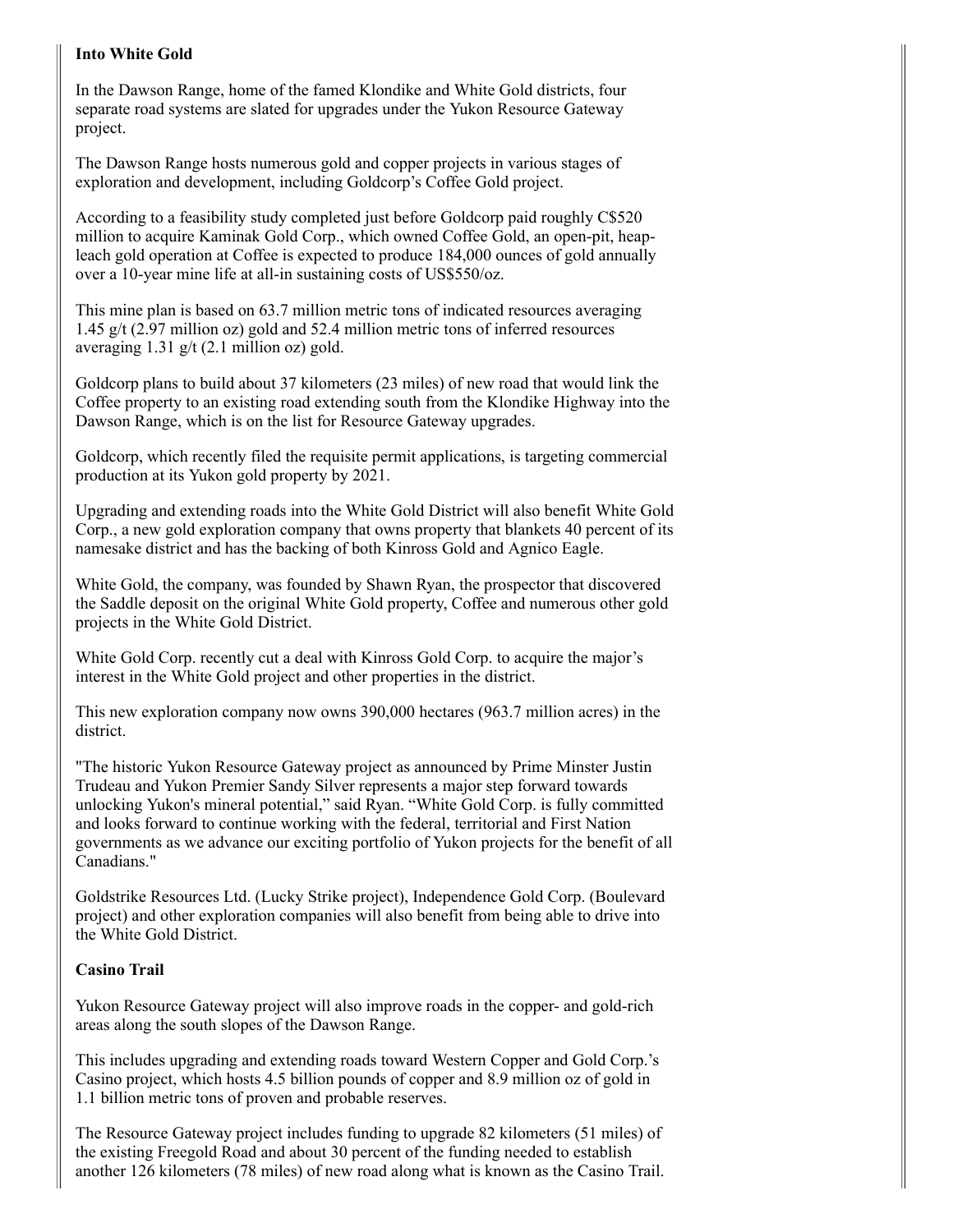"Construction of this road will provide jobs and business opportunities to the communities and First Nations in the short term, and will provide much needed infrastructure to the Casino project that will provide significant benefit to these communities, First Nations, and the Yukon in general for the long term," said Western Copper President and CEO Paul West-Sells.

Once in production, Casino is expected to employ some 600 workers and, a 2013 report indicates that a the mine would contribute C\$9.6 billion to the Canadian economy, and payC\$3.2 billion in taxes and royalties to federal, territorial, and First Nation governments over its initial 22-year mine-life.

The Casino project is currently in permitting.

On its way to Western Copper's mine project, the Casino Trail passes by a number of other copper and gold projects, including Triumph Gold Corp.'s (formerly Northern Freegold) Freegold Mountain project and Sonora Gulch, a property Golden Predator Mining Corp. recently optioned to Taku Gold Corp.

"This funding is a significant commitment from both the territorial and federal governments and reaffirms our belief that Yukon is one of the best jurisdictions in Canada for mining exploration," said Triumph Gold President and CEO Paul Reynolds.

#### Preparing for Selwyn

Golden Predator will also benefit from Yukon Resource Gateway project upgrades to the Nahanni Range Road which passes through its 3 Aces high-grade gold property near Yukon's eastern border.

"This milestone project, with improved access to our 3 Aces project and other projects, literally unlocks the wealth of the Yukon for the benefit of First Nation and rural Yukon communities as well as Yukon and Canada," said Sheriff.

Improvements to the Nahanni Range Road, which cuts through zinc- and gold-rich areas of eastern Yukon on its way tungsten-rich deposits on the Yukon-Northwest Territories border, include upgrades from its junction with the Campbell Highway to the Northwest Territories border.

Selwyn Chihong Mining Ltd. is planning to develop a world-class zinc mine at its Selwyn project near the end of the Nahanni Range

The China-based company was previously targeting 2022 for the start of production, but postponed its plans in 2016 and there has been little news from the company since.

If put into operation at the scale anticipated, the mine proposed for Selwyn is expected to produce roughly 912,000 metric tons of zinc and 219,000 metric tons of lead per year.

The concentrates from Selwyn would be trucked down the Nahanni Range Road on its way to Stewart, British Columbia, were it would be shipped to overseas markets.

Selwyn Chihong estimates the proposed mine will create roughly 1,500 jobs during construction and need some 750 workers once in operation.

It is these kinds of jobs that Trudeau hopes to spur with investments in Yukon roadways.

"By providing easier access to important resources across Yukon, the Yukon Resource Gateway Project will help create good, middle class jobs, promote long-term economic prosperity, and support a strong, sustainable North," the prime minister said during his visit to the territory.